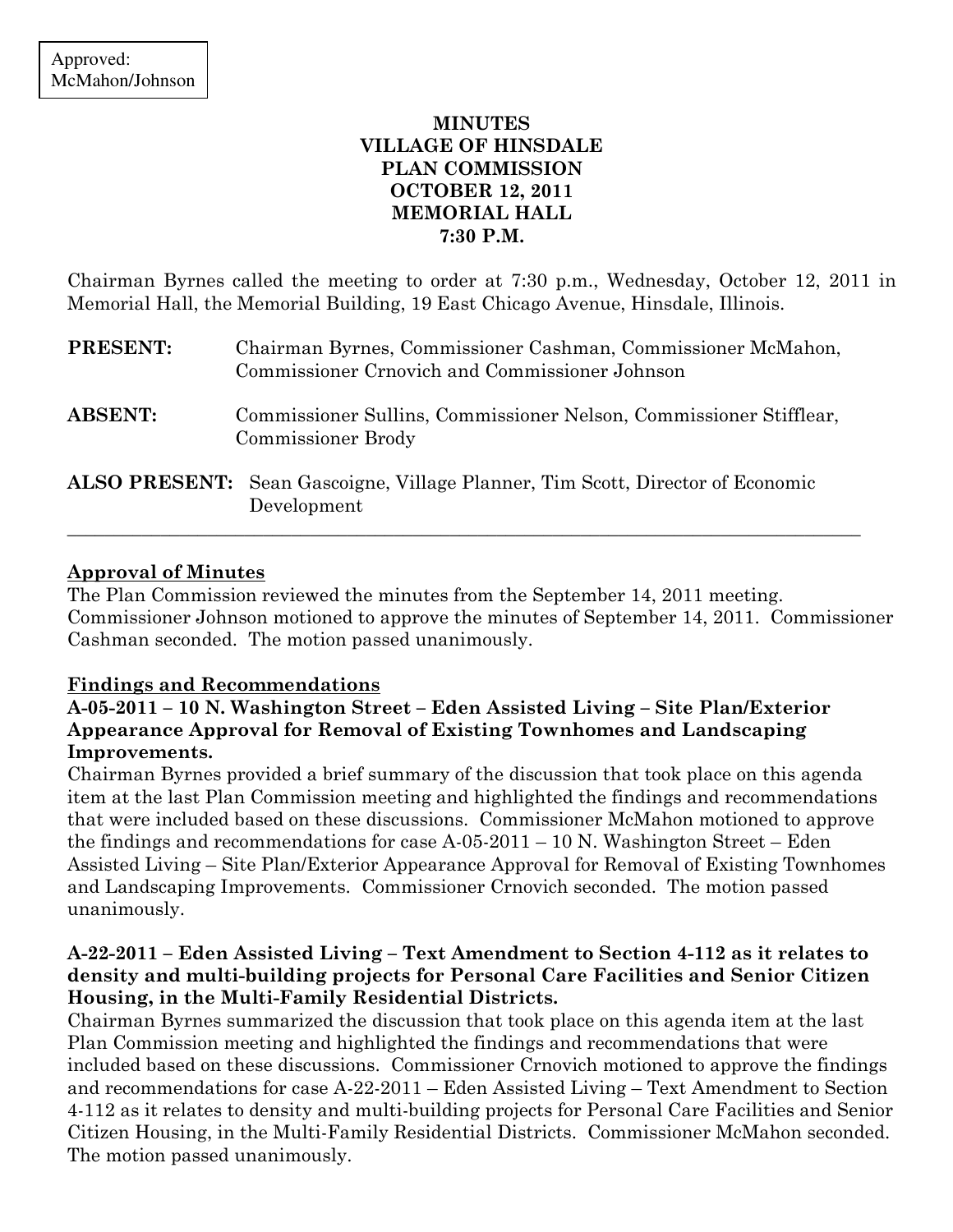### A-11-2011 – Text Amendment to Article III, Section 3-110 of the Hinsdale Zoning Code as it relates to the Elimination of the Floor Area Ratio Requirement for New Single-Family Residences that Receive Design Review Approval from the Design Review Commission.

Chairman Byrnes summarized the discussion that took place on this agenda item at the last Plan Commission meeting and highlighted the findings and recommendations that were included based on these discussions. Commissioner Cashman motioned to approve the findings and recommendations for case Text Amendment to Article III, Section 3-110 of the Hinsdale Zoning Code as it relates to the Elimination of the Floor Area Ratio Requirement for New Single-Family Residences that Receive Design Review Approval from the Design Review Commission. Commissioner Johnson seconded. The motion passed unanimously.

## Exterior Appearance/Site Plan Review

## Various Addresses – AT&T – Site Plan/Exterior Appearance Approval for Antennas on Existing ComEd Utility Poles.

Chairman Byrnes introduced the case and asked if the applicant was present.

Jim Leahy introduced himself and summarized the request which included the installation of antennas and associated equipment on existing ComEd utility poles within the right-of-ways.

He introduced the powerpoint presentation that was provided in the Commissioner's packets and summarized the slides explaining the need for additional service within the Village. He identified the history of AT&T in Hinsdale and difficulties they have had with providing services to the residents. He then went on to explain the progression in technology and how they reached their current abilities to utilize existing utility poles in the right-of-ways to mount their equipment.

Mr. Leahy summarized the coverage maps and provided further explanation as to why AT&T needed the additional antennas and coverage. He then identified other communities that are or would be undergoing the same technology upgrades. He went on to explain the equipment to be used and how it would be installed on the existing utility poles.

Chairman Byrnes confirmed that while the technology was clearly different, the equipment provided the same type of service as other antennas in town, such as those on the water tower.

Mr. Leahy confirmed.

Commissioner Johnson questioned if AT&T has had the opportunity to obtain feedback on the few existing installations they had completed.

Mr. Leahy indicated that they have received positive feedback almost immediately. He identified the other locations and explained the positive impacts they have had on those service areas.

Chairman Byrnes confirmed that AT&T was not one of the carriers currently located on the water tower.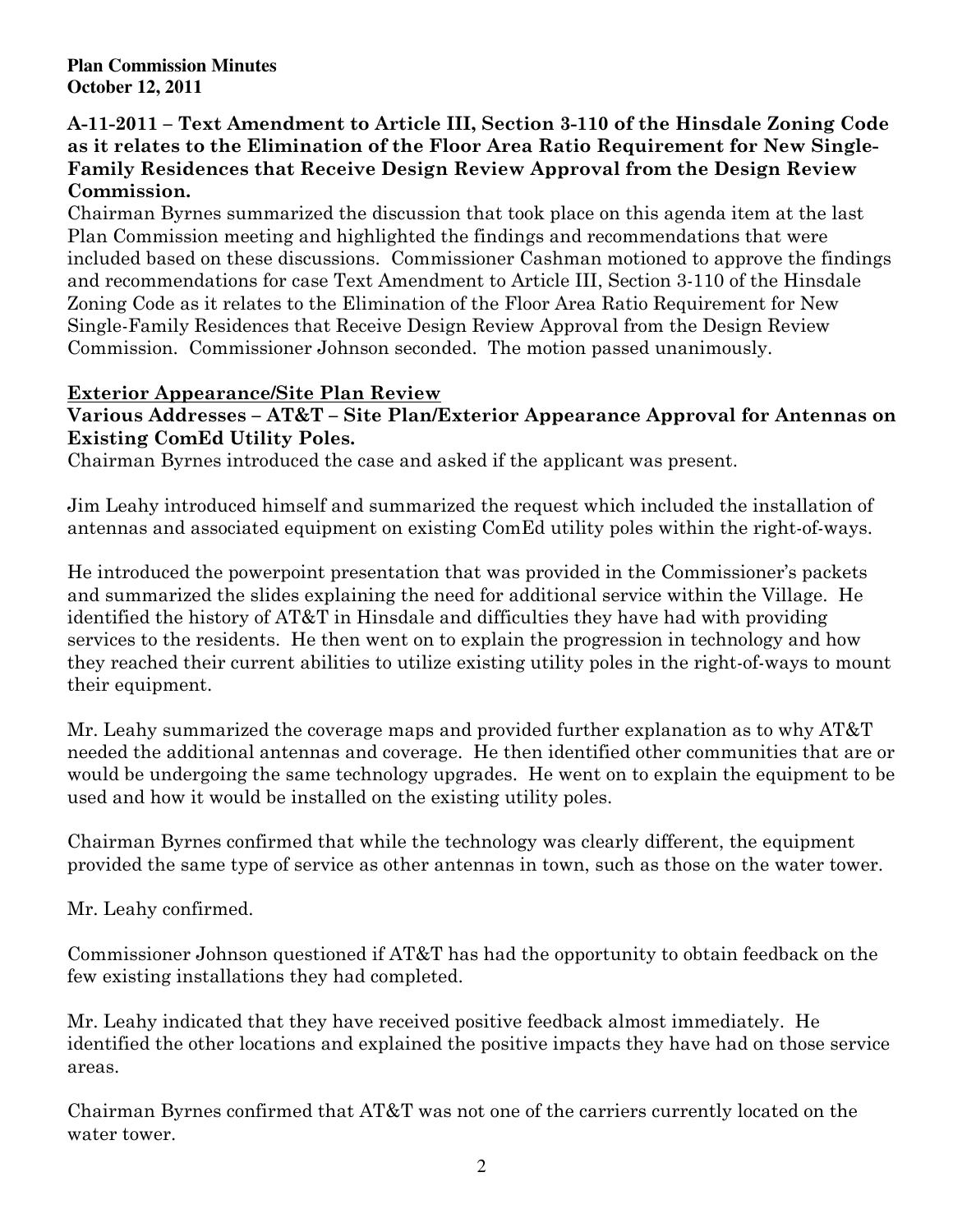Mr. Leahy confirmed and explained why they were not.

Commissioner Crnovich questioned how many nodes would go up in Hinsdale.

Mr. Leahy explained that while there were 9-10 in this project, there would actually only be 8 within Hinsdale.

Commissioner Johnson expressed concerns with the height of the power supply box and asked if that could be raised.

Mr. Leahy indicated that they did have some flexibility with the height and would be happy to work with the engineers to raise them as much as they could.

Commissioner Crnovich asked which other communities were going to this type of technology.

Mr. Leahy identified the other communities and their progress.

Chairman Byrnes indicated that this proposal is no more obtrusive than what already exists on these poles.

General discussion ensued regarding the dimension and colors of the proposed antennas and the condition of the existing poles.

Commissioner Cashman confirmed that he too didn't feel this proposal was obtrusive

Commissioner Johnson motioned for the approval of Exterior Appearance for Antennas on the Existing ComEd Utility Poles for AT&T Mobility with the additional condition that the applicant make every effort to increase the height of the power supply boxes above eight feet. Commissioner Cashman seconded. The motion passed unanimously.

Commissioner Johnson motioned to disapprove the Site Plan for Antennas on the Existing ComEd Utility Poles for AT&T Mobility. Commissioner Cashman seconded. The motion failed unanimously and the site plan was approved.

# Public Hearings

A-15-2011 – Level 4 Yoga – Text Amendment Section 6-106, to allow Yoga Instruction in the O-2 District as Special Uses and A-16-2011 – Level 4 Yoga – Special Use Permit to allow Yoga Instruction at 34 S. Vine Street. (Transcript of the following Public Hearing on file.)

Chairman Byrnes opened the public hearing, briefly summarized the request and asked if the petitioner was present.

Chris Kenney, owner and operator of Level 4 Yoga, introduced himself and summarized their business plan and other existing or proposed locations. He then identified the need in Hinsdale and the significance of the location.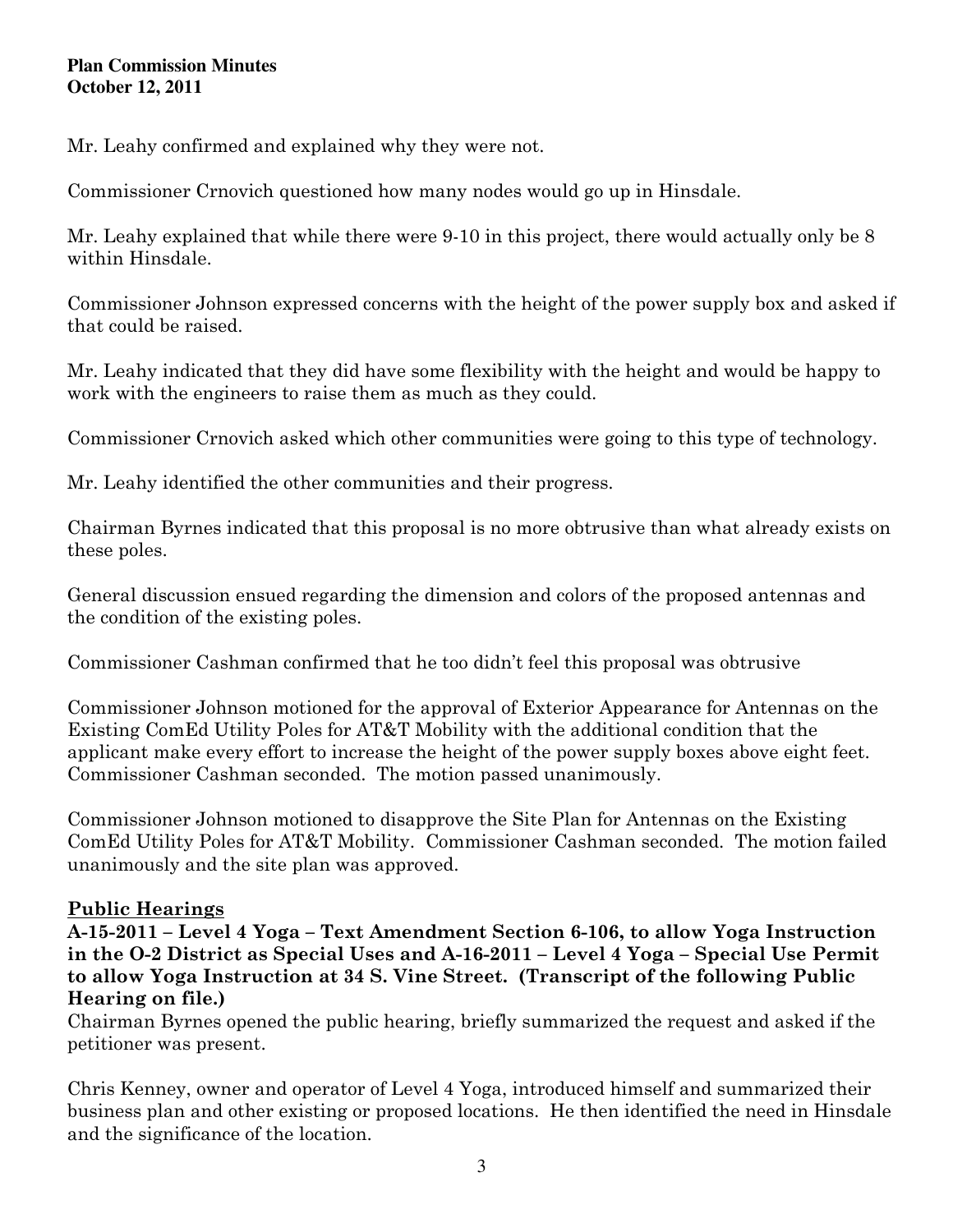General discussion ensued regarding the specifics of the business use and the proposed location.

The Commissioners agreed that this was a positive addition to Grant Square and to Hinsdale.

Commissioner Cashman motioned to approve a text amendment to Section 6-106, to allow Yoga Instruction in the O-2 District as Special Uses. Commissioner Crnovich seconded. The motion passed unanimously.

Commissioner Crnovich motioned for the approval of a Special Use Permit to allow Yoga Instruction at 34 S. Vine Street. Commissioner Cashman seconded. The motion passed unanimously.

## A-17-2011 – Midwest Property Group, Ltd. – Text Amendment Section 5-102D(1), to allow Financial Institutions on the first floor in the B-2 District, when the tenant space does not abut a street. (Transcript of the following Public Hearing on file.)

Chairman Byrnes opened the public hearing and summarized the request.

Jay Javors introduced himself and summarized the request explaining how the text amendment request came about citing changes in the economy and retail trends as major contributors to vacancies in the downtown.

General discussion ensued regarding the applicability of the text amendment, how it would impact the downtown and the limited application it would have. Other Commissioners expressed their additional concerns with the request as proposed.

Mr. Javors explained the difficulty with leasing space in the downtown due to the limited need for the existing building depths and sizes.

Commissioner Crnovich questioned a previous moratorium placed on financial institutions in the B-2 District.

Mr. Javors confirmed and explained how the proposed language would not change the spirit of that intent.

Discussion ensued regarding parking and how it would be impacted by the proposed request.

Commissioner McMahon questioned the physical connection between the existing bank and the proposed location.

Mr. Javors explained how the layout would work.

The Commissioners expressed general support for the request, but agreed it should be limited to the rear 50% of the overall building depth and any anomalies could be addressed through the variation process.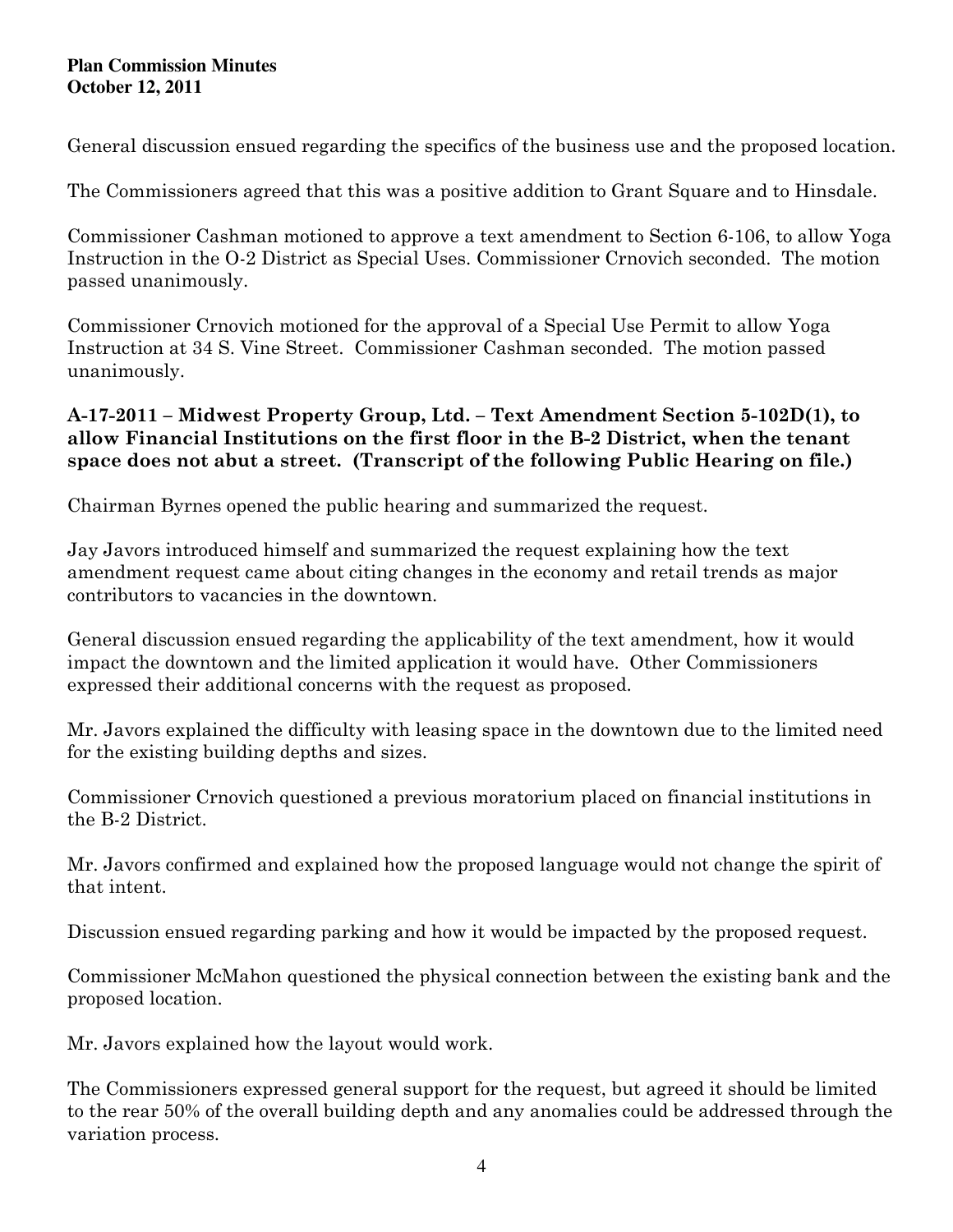Commissioner Cashman motioned to approve a Text Amendment Section 5-102D(1), to allow Financial Institutions on the first floor in the B-2 District, when the tenant space does not abut a street, with the additional condition that that any such expansion not occupy more than the rear 50% of the depth of the overall tenant space. Commissioner Crnovich seconded. The motion passed unanimously.

A-18-2011 – Denise Dills – Text Amendment Section 5-105C, to allow Musical Tutoring Services, in the B-2 District (but not on the first floor) as Special Uses and A-19-2011 – Denise Dills – Special Use Permit to allow a Musical Tutoring Service at 116-118 S. Washington Street. (Transcript of the following Public Hearing on file.)

Chairman Byrnes opened the public hearing and summarized the request.

Peter Coules, attorney and representation for the applicant, introduced himself and summarized the request and the business plan for the School of Rock. He addressed some concerns that had recently been identified regarding the current use of the first floor and how these concerns were related to his client and their request. He then provided some specific examples of how the proposed use would create positive impacts for the community and the downtown.

Discussion ensued regarding soundproofing and how the applicant proposed to minimize sound in the space. Mr. Coules defined sound baffling and other measures taken to ensure that external sound is minimized.

Chairman Byrnes questioned the maximum capacity of the second floor. The Commissioners discussed the maximum number of students and the overall size of the second floor space. They then discussed how the applicant proposed to build out on the second floor and how the space would be divided up.

Mr. Coules confirmed that any feedback they have received to date has all been positive.

Commissioner Crnovich questioned a previous text amendment being approved for music schools in the O-2 and whether the applicant had considered that zoning district.

Mr. Coules identified the differences between what School of Rock does and what is permitted in the O-2 as a result of that text amendment. He then indicated that considering these differences along with his client's proximity to the middle school, the B-2 was a much better option.

Chris Catalano, CEO of School of Rock, introduced himself and explained the spirit and theory behind his business. He also explained what made this building so ideal, both physically and geographically.

Chairman Byrnes offered some final thoughts and expressed his support for the requests.